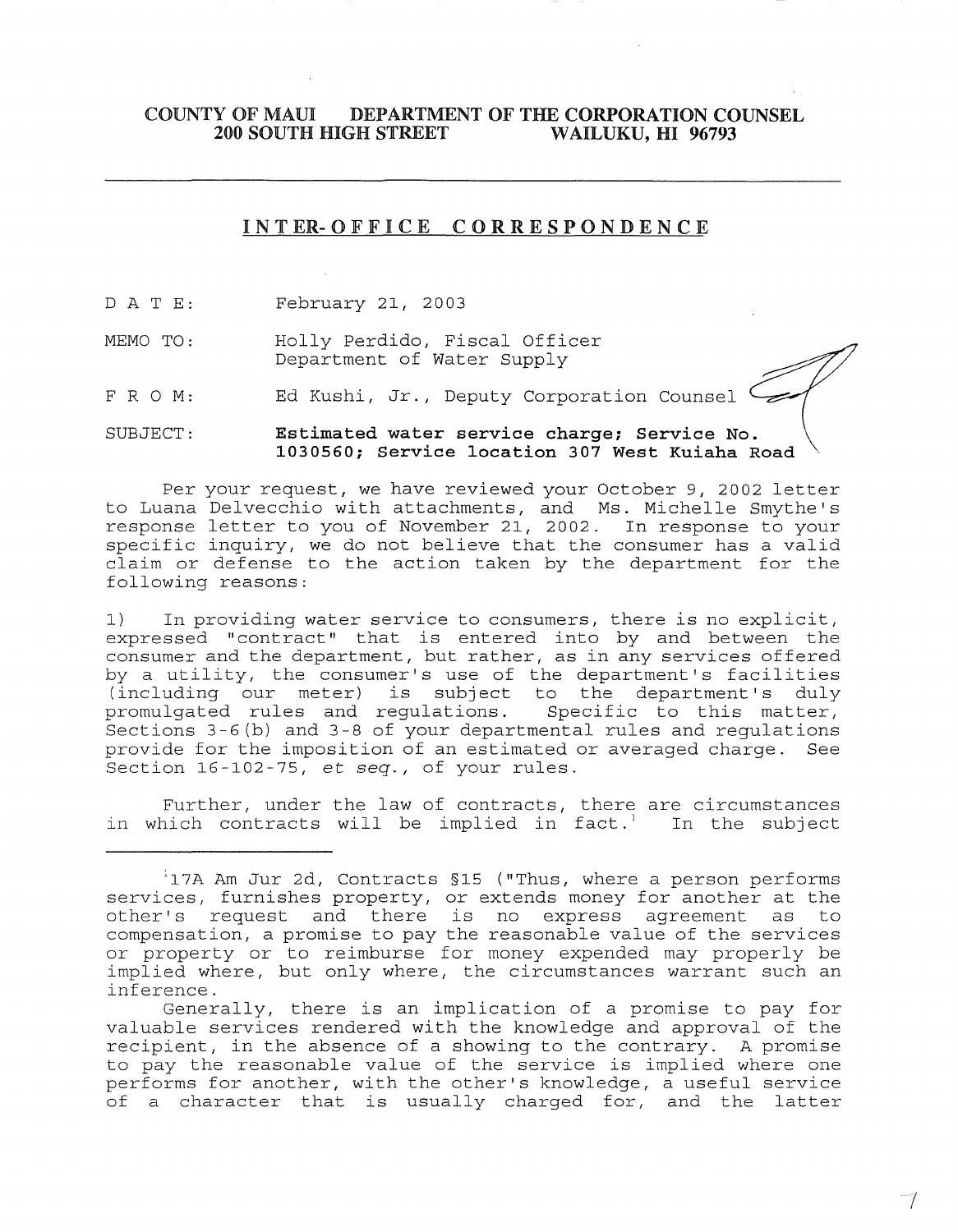Holly Perdido February 21, 2003 Page 2

circumstances there is every indication that the Department of Water Supply provided water service to Ms. Smythe with her knowledge and assent. This service was useful and beneficial and of a character that is usually charged for. She accepted and<br>availed herself of such service. Further, such service was availed herself of such service. provided in circumstances in which it was reasonable for the Department of Water Supply to entertain an expectation of payment from Ms. Smythe, the party benefitted. Therefore, there is a strong basis for asserting that an implied contract exists between the Department of Water Supply, County of Maui, and Ms. Smythe.

2) The consumer's reference to the terms "lapse", "estoppel" and "statute of limitations" is misplaced and not relevant.

a) Lapse involves the loss of some right or privilege by failing to timely exercise such right or privilege. Lapse is more commonly used or expressed as a verb, rather than a legal concept or doctrine. The use of the term lapse is also associated with the legal concepts/defenses of waiver and limitation of action (see discussion below). As applied to my understanding of the facts of this situation, at no time did the department knowingly waive its right and administrative duty to issue service charges associated with the subject meter, all in accordance with its rules and regulations. Lapse does not apply to the instant situation.

b) From reviewing Ms. Smythe's November 21, 2002 letter, I can only assume that she is referring to the doctrine of equitable estoppel, which has been described as a rule of equity that "he who hath committed iniquity shall not have equity" or, conversely, that "suitors who invoke relief from a court of equity must come into court with clean hands." In its broadest sense, equitable estoppel is a means of preventing a party from asserting a legal claim or defense which is contrary or inconsistent with his prior action or conduct. However, equity will not enable a person to make a profit which he could not otherwise obtain by estopping another from asserting his legal rights. The party claiming estoppel must show that there was i) a lack of knowledge and of the means of knowledge of the truth as to the facts in question; ii) reliance, in good faith, upon the conduct or statements of the party to be estopped; and iii) action or inaction based thereon of such a character as to change the position or status of the party claiming the estoppel, to his injury, detriment or prejudice. Since the function and purpose of estoppel are the prevention of fraud and injustice,

expresses no dissent or avails himself of the service. However, a promise to pay for services can only be implied when they are rendered in such circumstances as authorized the party performing to entertain a reasonable expectation of their payment by the party  $benefitted.$  ")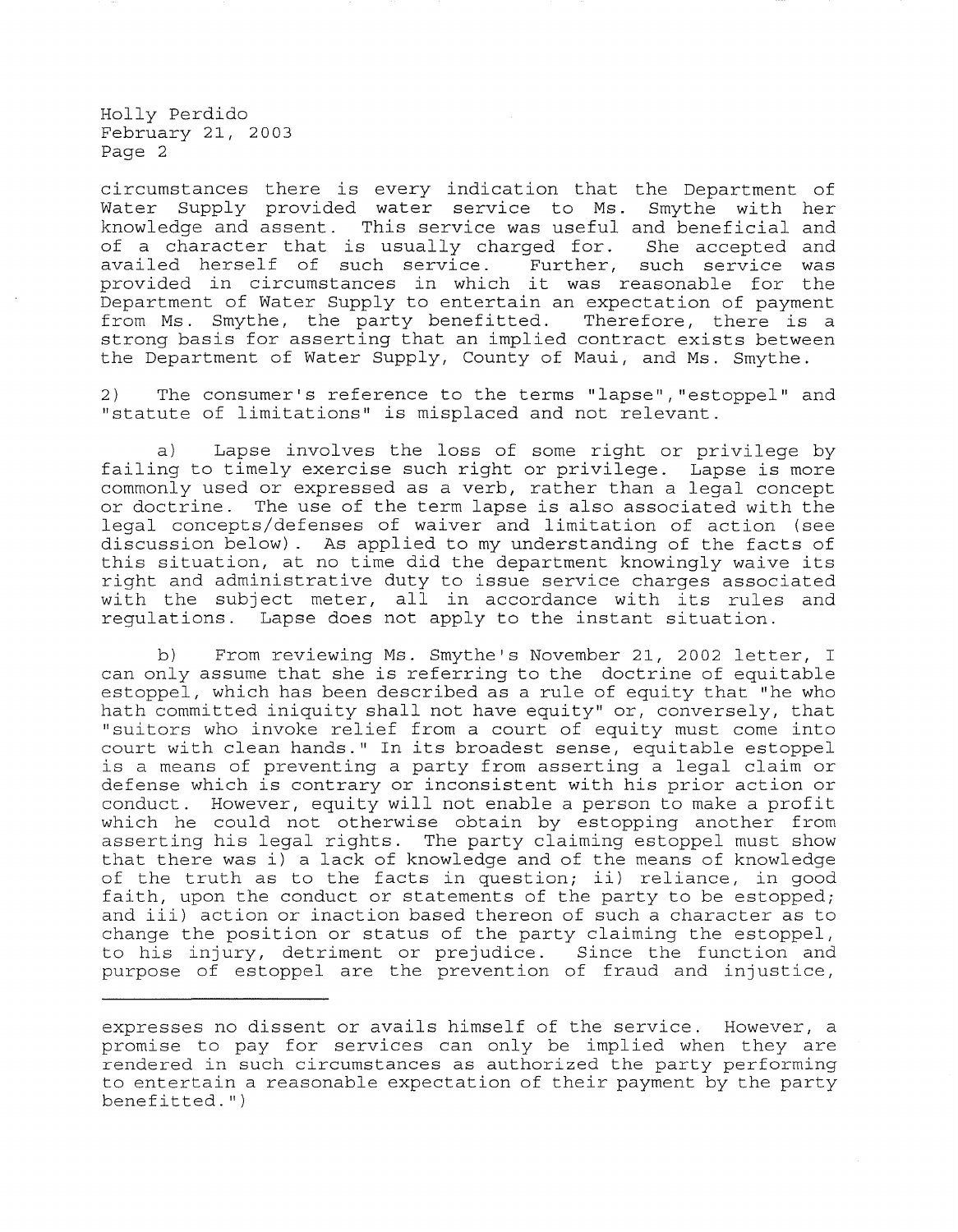Holly Perdido February 21, 2003 Page 3

there can be no estoppel where there is no loss, injury, damage, detriment, or prejudice to the party claiming it. Lastly, in general, government agencies may not be estopped from discharging their statutory duty, nor will estoppel be applied to preclude agencies from enacting and enforcing police measures, or from the performance of governmental functions. Accordingly, in recognition of the heavy burden on someone seeking to estop the government, courts have held that, in addition to the traditional elements of estoppel, the party pleading estoppel must prove affirmative<br>misconduct or wrongful conduct by the agency or its official. 28 misconduct or wrongful conduct by the agency or its official. *Am Jur* 2d, Sections 28, 31, 80, 83, 140 and 146.

Here, we submit that the consumer cannot show or prove that:

although water was used, she was not aware that for over 3 years she did not receive a bill for said water service.

in good faith, she relied on this fact, and based on this reliance, she would not receive another bill for such water service.

not receiving a bill for such water service changed her position to her injury, detriment or prejudice.

by not paying the estimated/averaged bill, she would not profit or sustain a windfall by receiving free water service.

the department is chargeable with affirmative misconduct or wrongful conduct.

Based on the above, we believe that the doctrine of equitable estoppel would not apply, nor would be allowed by any court of competent jurisdiction reviewing this matter.

c) Finally, Ms. Smythe's reference to any applicable statute of limitation period that may apply to the instant case is likewise misplaced. We believe the applicable limitation period would be set forth in Section 657-1, Hawaii Revised Statutes ("HRS"), which in relevant part states:

**"§ 657-1. Six Years.** The following actions shall be commenced within six years next after the cause of action  $\frac{\text{acerved}}{1}$ , and not after:<br>(1) Actions for t

Actions for the recovery of any debt founded upon any contract, obligation, or liability, excepting such as are brought upon the  $judgment$  or decree of a court; excepting further that actions for the recovery of any debt founded upon any contract, obligation, or liability made pursuant to chapter 577A shall